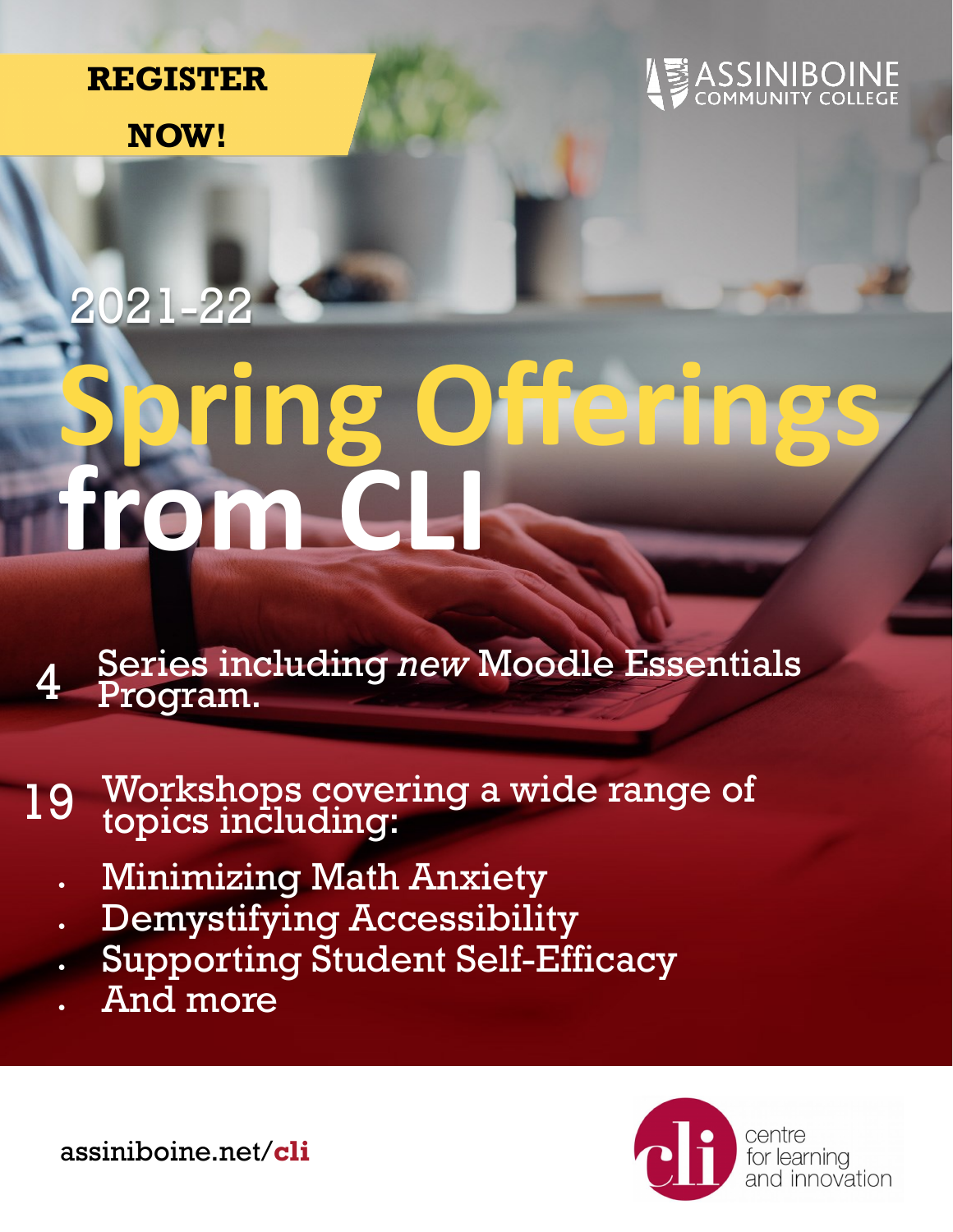#### **Contents**

Click a title to jump to more details!

| <b>SERIES</b>                                                             | ノハ                      |
|---------------------------------------------------------------------------|-------------------------|
| <b>COURSE DESIGN &amp; INSTRUCTOR PRESENCE for Blended Courses (CDIP)</b> | $\overline{\mathbf{2}}$ |
| <b>TEACHING ESSENTIALS PROGRAM (TEP)</b>                                  | 3                       |
| <b>MOODLE ESSENTIALS PROGRAM (MEP)</b>                                    | 3                       |
| <b>TEACHING WITH TECHNOLOGY: Digital Tools for Active Learning</b>        | 4                       |

#### **WORKSHOPS**

| Preparing the Classroom for International Students                                        | 5  |
|-------------------------------------------------------------------------------------------|----|
| <b>Boosting Student Engagement in Online Synchronous Classes</b>                          | 5  |
| Demystifying Accessibility: What Faculty Need to Know About Student Accommodations at ACC | 6  |
| <b>Using Moodle Completion</b>                                                            | 6  |
| <b>Backing Up and Restoring Moodle Pages</b>                                              | 6  |
| <b>Creating Moodle Seed Courses</b>                                                       | 7  |
| <b>Creating Moodle Question Bank</b>                                                      | 7  |
| Supporting Student Success with Online Asynchronous Learning Activities                   | 7  |
| <b>Trauma Informed Practices</b>                                                          | 8  |
| <b>Anti-Racist Pedagogy Pt 2</b>                                                          | 8  |
| <b>Supporting Student Self-Efficacy</b>                                                   | 8  |
| <b>Using Blocks in Moodle</b>                                                             | 9  |
| Strategies for Fostering Student Resilience and Wellbeing in Challenging Times            | 9  |
| <b>Setting Up Moodle Gradebook</b>                                                        | 10 |
| <b>Setting Up Groups in a Moodle Course Page</b>                                          | 10 |
| <b>Creating Quizzes in Moodle (Question Bank)</b>                                         | 10 |
| <b>Building Shame Resilient Classrooms</b>                                                | 11 |
| <b>Providing Feedback for Learning</b>                                                    | 11 |
| <b>Minimizing Math Anxiety Through Course Design</b>                                      | 12 |

*Assiniboine Community College campuses are proud to be situated on the traditional territories of Treaty No. 1 and Treaty No. 2, and the shared traditional lands of Cree, Oji-Cree, Dakota, Dene and Anishinabek/Ojibwe peoples, and the homeland of the Red River Métis. We welcome students who seek knowledge here.*

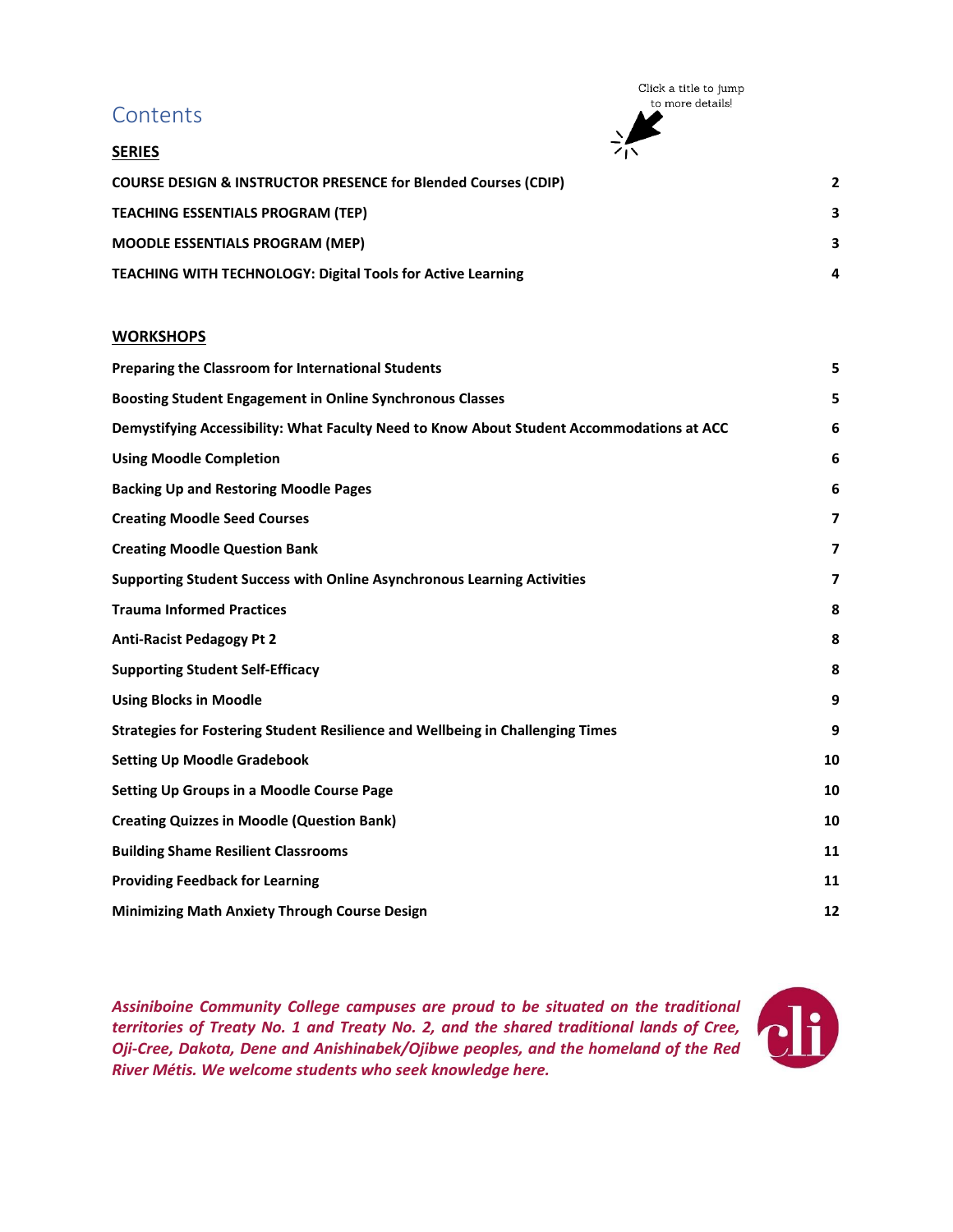## **Series**

These offerings run over a series of dates/times. Please ensure you are able to attend all sessions prior to registering. Click series title to register.

### <span id="page-2-0"></span>**[Course Design and Instructor Presence for Blended](https://forms.office.com/r/fKEtFBrLq0)  [Courses \(CDIP\)](https://forms.office.com/r/fKEtFBrLq0)**

May 9<sup>th</sup> -June 3<sup>rd</sup> (Tue & Thu 1:30-3:00pm + Asynchronous activities)

#### Description:

In the Course Design and Instructor Presence for Blended Courses, you will have the opportunity to revisit the courses you've created and renew them for blended delivery. A blended course is a combination of face-to-face and online instruction. Even with face-to-face classes, Moodle can be an important part of your instructional strategy. This course will cover ACC's Moodle Minimum Presence Standards, outcomesbased assessment, aligned course content, educational technology, and more. You will leave with an intentionally designed course blueprint that will provide a quality framework to create effective and engaging learning experiences for your students.

#### Learning outcomes:

- 1. Create a course blueprint for an intentionally designed course.
- 2. Determine which assessments and learning activities support student-centered learning in online and face-to-face contexts.
- 3. Develop a Moodle course page that establishes your instructor presence and sets students up for success.

*If you're looking for an upbeat, interactive and FUN way to improve your instructional skills, look no further than CDIP! The format is engaging, the time commitment is reasonable and the takeaways are HUGE! You learn about great ideas and tangible tools that are easy to implement in your lesson plans and classes. Five Gold Stars for sure!*

> **Amy Doerksen, MBA, BAA, BA** (she/her/hers) Instructor, School of Business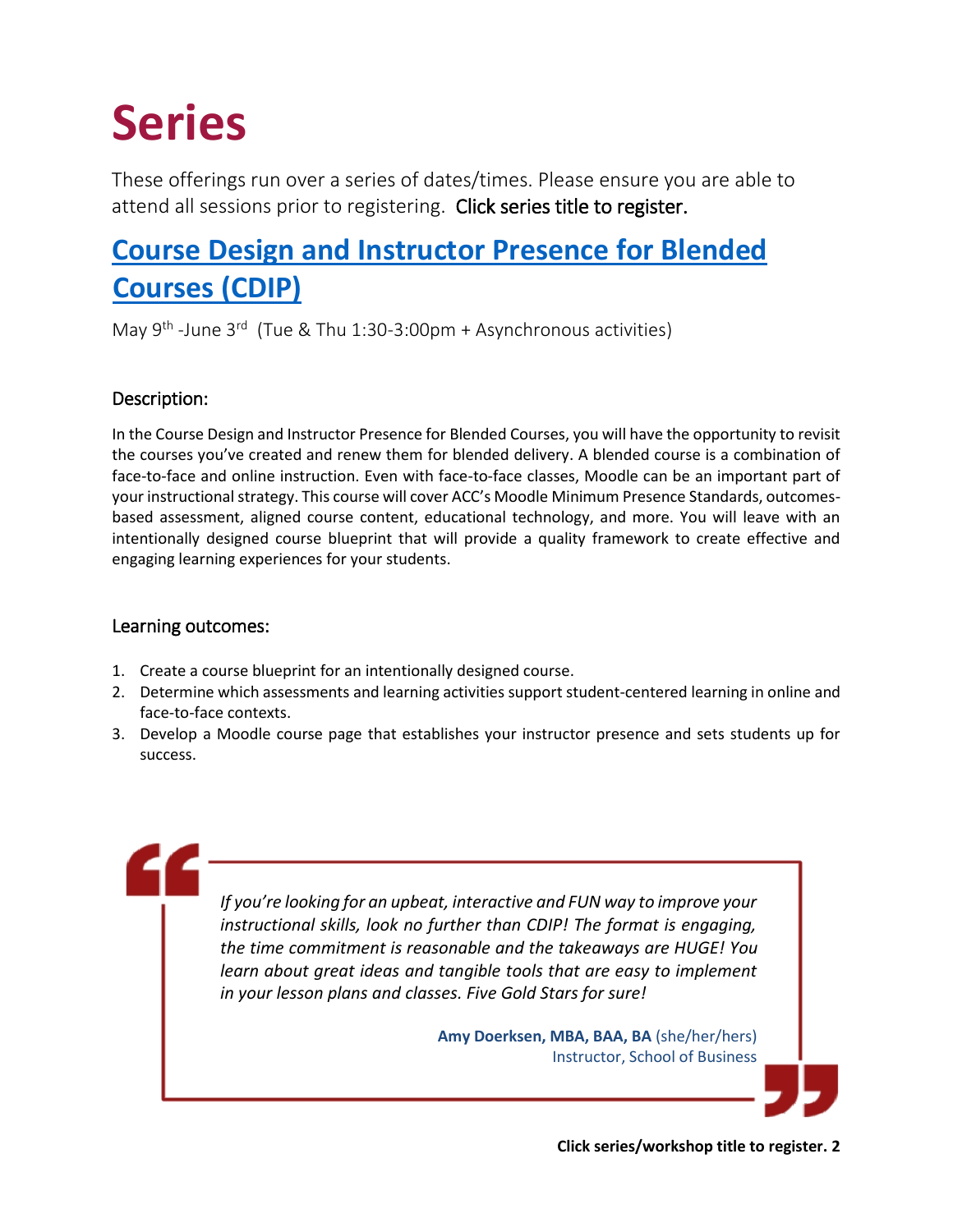### <span id="page-3-0"></span>**[Teaching Essentials Program \(TEP\)](https://forms.office.com/r/qGBGjX7iUH)**

#### May 2<sup>nd</sup> – 6<sup>th</sup> (Mon-Thu 9:00-11:00am & Fri 9:00-10:00am) 5 sessions

#### Description:

The course is presented in a blended format with online, synchronous meetings. These synchronous sessions will allow participants to ask questions, participate in discussions, and interact with guest speakers. The participants will also be asked to complete readings, watch videos, communicate via discussion posts, and complete assignments for feedback. A pedagogical approach to teaching in an online environment is woven into all topic areas.

#### Learning outcomes:

- 1. Describe how ACC's vision, mission, values, and the Academic Plan and your personal knowledge, experience, identity, and philosophy inform your teaching practice.
- 2. Explain your role in creating and maintaining equitable and inclusive classrooms that support psychologically and physically safe learning experiences for studentsincluding applying relative policy and referring students to applicable supports.
- 3. Create assessments to measure student learning which are informed by trauma informed teaching, academic integrity, and universal design for learning.
- 4. Translate instruction techniques into a lesson plan in order to create effective learning experiences for your students.
- 5. Apply the Moodle Minimum Presence Standards to a course to support quality in blended and online course design and facilitation.



## <span id="page-3-1"></span>**Fnoodle [Essentials Program \(MEP\)](https://forms.office.com/r/uCjbZea2n6)**

May 16th, 19th, 24th, 27th & June 2nd (10:30-am-12:00pm) 5 sessions

#### Description:

The purpose of the Moodle Essentials Program (MEP) is to provide participants with the foundational skills to use Moodle as a tool to support teaching. At the completion of MEP, engaged participants will be able to use the tools within Moodle to facilitate and assess student learning.

- 1. Participate in learning using a Learning Management System (LMS).
- 2. Describe the use of a LMS and how it supports student learning.
- 3. Align Assiniboine's Moodle Minimum Presence Standards to support the creation of quality Moodle courses.
- 4. Create a categorized gradebook following an ACC course outline.
- 5. Create and use Moodle assessment tools including Quiz, Assignment, Journal, and Discussion Boards.
- 6. Add resources to a Moodle page including links, documents and files, videos, and a label or page.
- 7. Set up a gradebook to correctly calculate student grades.
- 8. Perform course administration tasks as part of the course cycle including: requesting a new course shell, backing up and importing a course shell, and enrolling students in the course.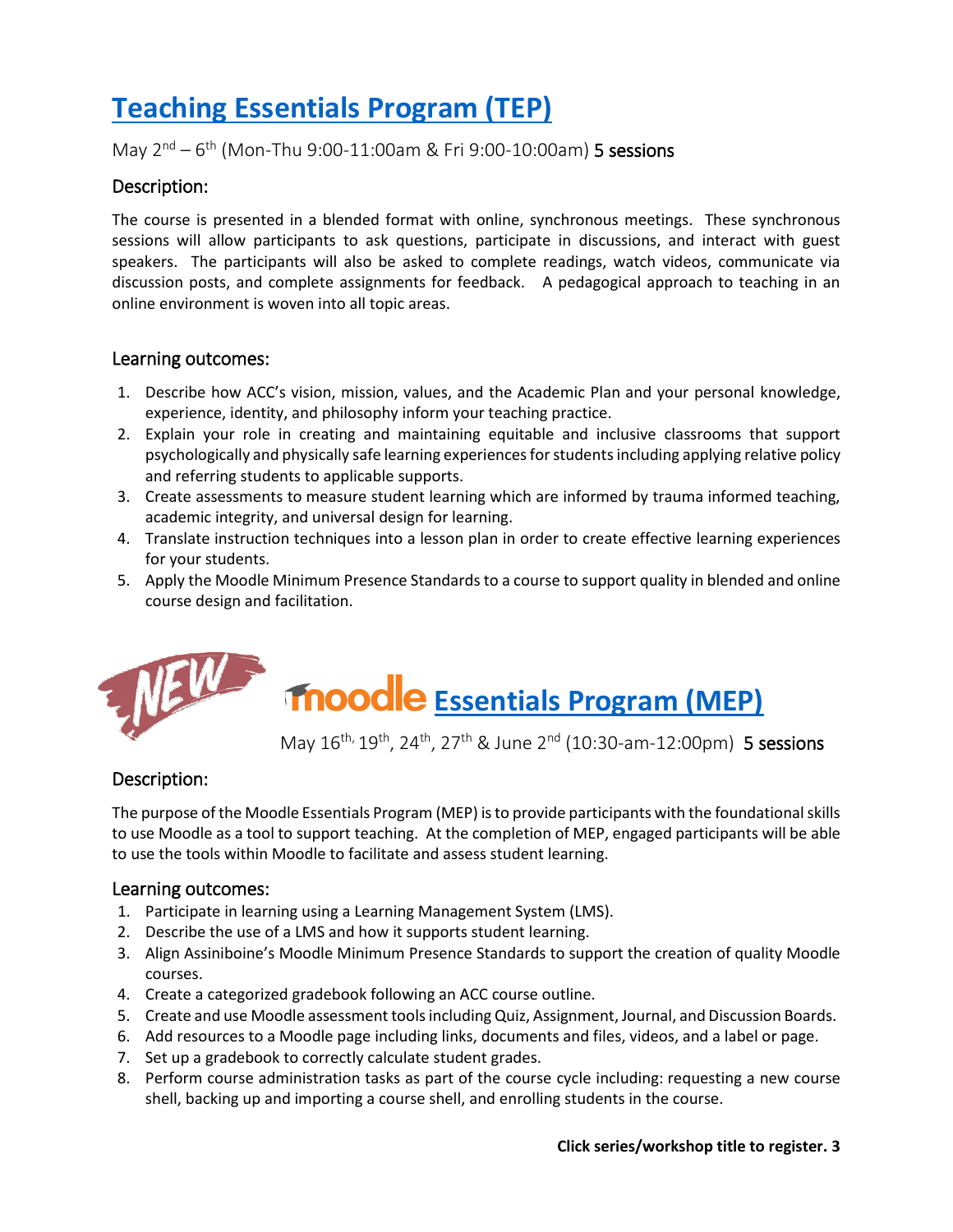### <span id="page-4-0"></span>**[Teaching with Technology: Digital Tools for Active](https://forms.office.com/r/biCz3niKEi)  [Learning](https://forms.office.com/r/biCz3niKEi)**

May  $30^{th}$  – June 3rd (Mon-Fri 9:00am-11:00am) 5 sessions

#### **Description:**

Join us as we "design authentic learning activities that align with content area standards and use digital tools and resources to maximize active, deep learning" (Educator Standard 2.5.b from the International Society for Technology in Education, 2017). To do this, we will use the TPACK framework (Mishra & Koehler, 2008) to support the effective integration of technology into teaching and learning. Come have fun, make connections with colleagues, and move out of your comfort zone as we practice using digital tools with active learning activities in a supportive learning environment. Topics addressed include:

- Effective integration of technology using TPACK
- Learning and building digital skills together
- Enhancing learner-to-learner, learner-to-content, and learner-to-instructor interaction
- Leveraging the science of learning
- Taking assessment to the next level (while saving time!)

All are welcome! This offering is for you no matter your current skill, experience, or comfort level with integrating technology in teaching and learning! We will use a variety of digital tools (e.g., Zoom, Microsoft Forms, Padlet, Microsoft Word, Google JamBoard, and more) and active learning activities (e.g., gallery walk, one-minute paper, jigsaw, pause breaks, think/pair/share, concept mapping, polling) with the goal of supporting all participants to find strategies that work for them, their course, and their learners. By the end of this offering, you will have created a technology enhanced active learning activity to use in your course. You will also leave with numerous resources, ideas, and activities to use in the future. We hope to see you there!

#### **Learning outcomes:**

1. Identify how the TPACK framework supports effective integration of technology into teaching and learning.

2. Practice using digital tools with active learning activities.

3. Design technology enhanced learning activities that meet International Society for Technology in Education (ISTE) Educator Standards.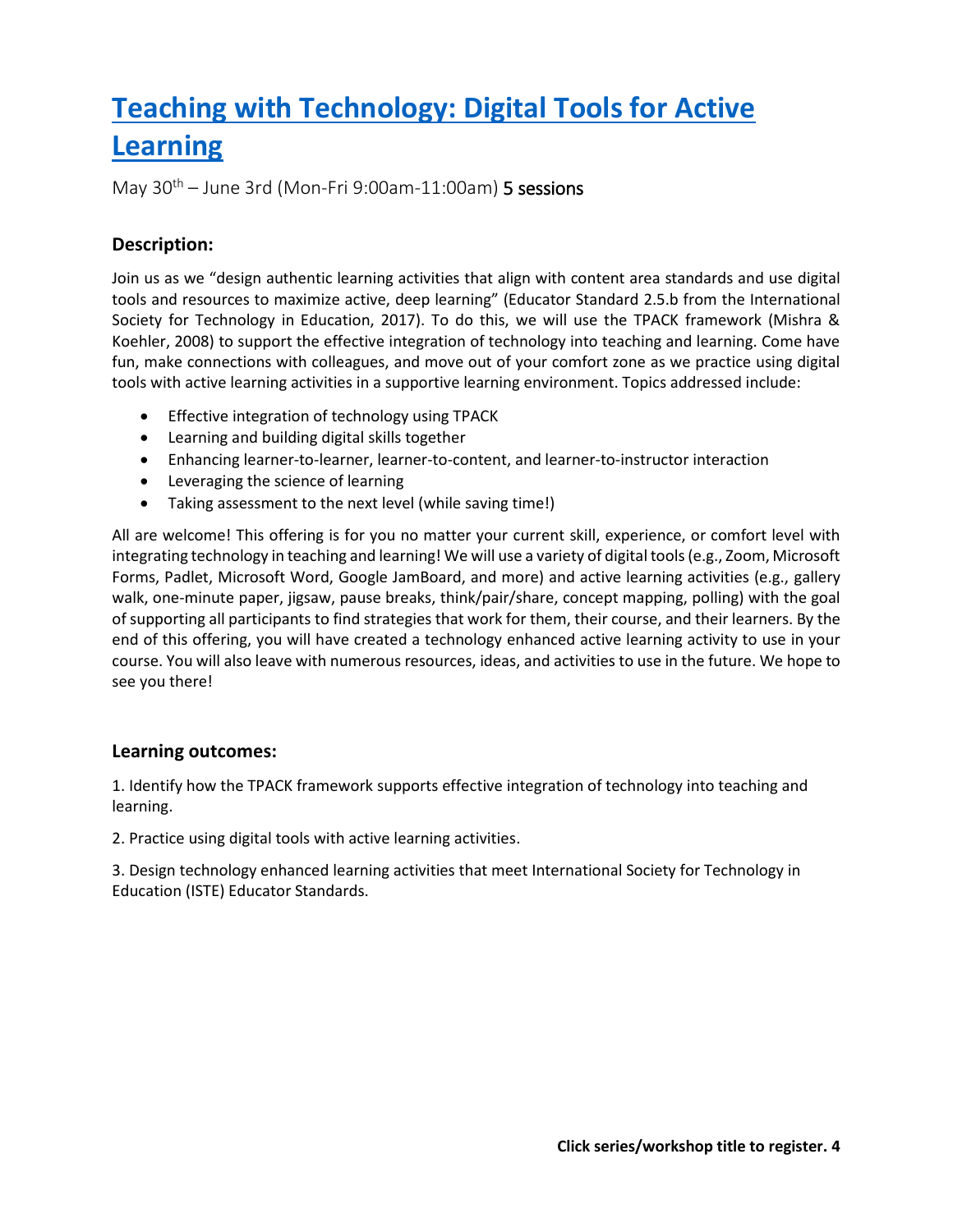## **Workshops**

Attend one or attend them all! **Click workshop title to register.**

### <span id="page-5-0"></span>**[Preparing the Classroom for International Students](https://forms.office.com/r/19b2nhSv7d)**

May 9<sup>th</sup> | 9:00-11:00am

#### **Description:**

This workshop explores the learning environment through the lens of international students. International students bring a variety of cultures, abilities and practises into the College classroom. Instructors can prepare the learning environment by purposefully developing inclusive spaces of teaching and learning. This development starts with the instructor seeking to understand their practises, beliefs and methods that govern the learning environment.

#### **Learning outcomes:**

- 1. Identify effective Instructional Strategies for international students.
- 2. Describe implicit bias.
- 3. Explain the impacts of implicit bias on the learning environment.

### <span id="page-5-1"></span>**[Boosting Student Engagement in Online Synchronous](https://forms.office.com/r/19b2nhSv7d)  [Classes](https://forms.office.com/r/19b2nhSv7d)**

May  $10^{th}$  | 9:00-10:00am

#### **Description:**

There are sensitive reasons why a student may need to have their camera off during a synchronous class. Join us as we explore strategies and Zoom features that can be used to engage students in the Zoom classroom without "cameras on."

- 1. Define engagement as it pertains to the synchronous classroom.
- 2. Examine common classroom barriers & difficulties with engagement in a synchronous classroom.
- 3. Implement strategies for engagement in a synchronous classroom.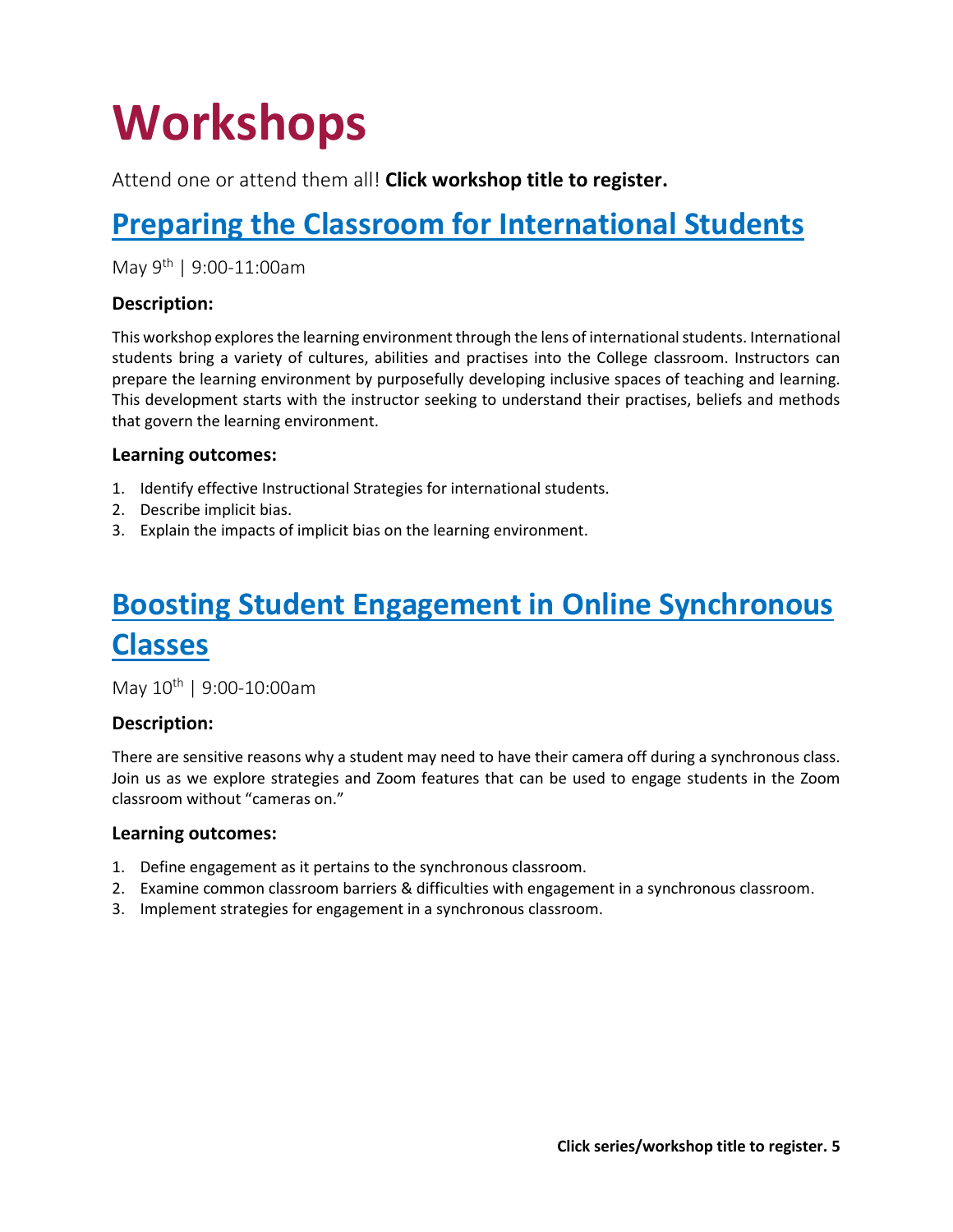### <span id="page-6-0"></span>**[Demystifying Accessibility: What Faculty Need to](https://forms.office.com/r/19b2nhSv7d)  [Know About Student Accommodations at ACC](https://forms.office.com/r/19b2nhSv7d)**

May 12<sup>th</sup> | 9:00-10:00am

#### **Description:**

Staff and faculty will at some point be involved in supporting students who identify as having a disability. In this session, we will share teaching tips that will support you when you receive a Memo of Accommodation for a student. As well, we will explore ways in which Accessibility and Disability Services support students with disabilities.

#### **Learning outcomes:**

- 1. Describe how a student who identifies as having a disability gets support at ACC.
- 2. Identify the staff and faculty roles in supporting a student with a disability.
- 3. Examine ways in which students are supported by Accessibility and Disability Services and what services they can access.

### <span id="page-6-1"></span>**Using moodle [Completion](https://forms.office.com/r/19b2nhSv7d)**

May  $16^{th}$  | 9:00-10:00am

#### **Description:**

This session is for anyone that has a basic idea about Moodle functionality but would like to learn more. During this session we will look at setting up Activity Completion tracking, and setting up restrictions based on Activity Completion.

#### **Learning outcomes:**

- 1. Set up activity and course completion in a Moodle course.
- 2. Set restrictions in your Moodle course.

### <span id="page-6-2"></span>**Backing Up and Restoring Moodle Pages**

May  $17<sup>th</sup>$  | 9:00-10:00am

#### **Description:**

In this technical Moodle workshop, participants will learn how to back up and restore course shells in the Moodle platform.

- 1. Create and save a Moodle course back up file.
- 2. Restore a Moodle back up file into your course.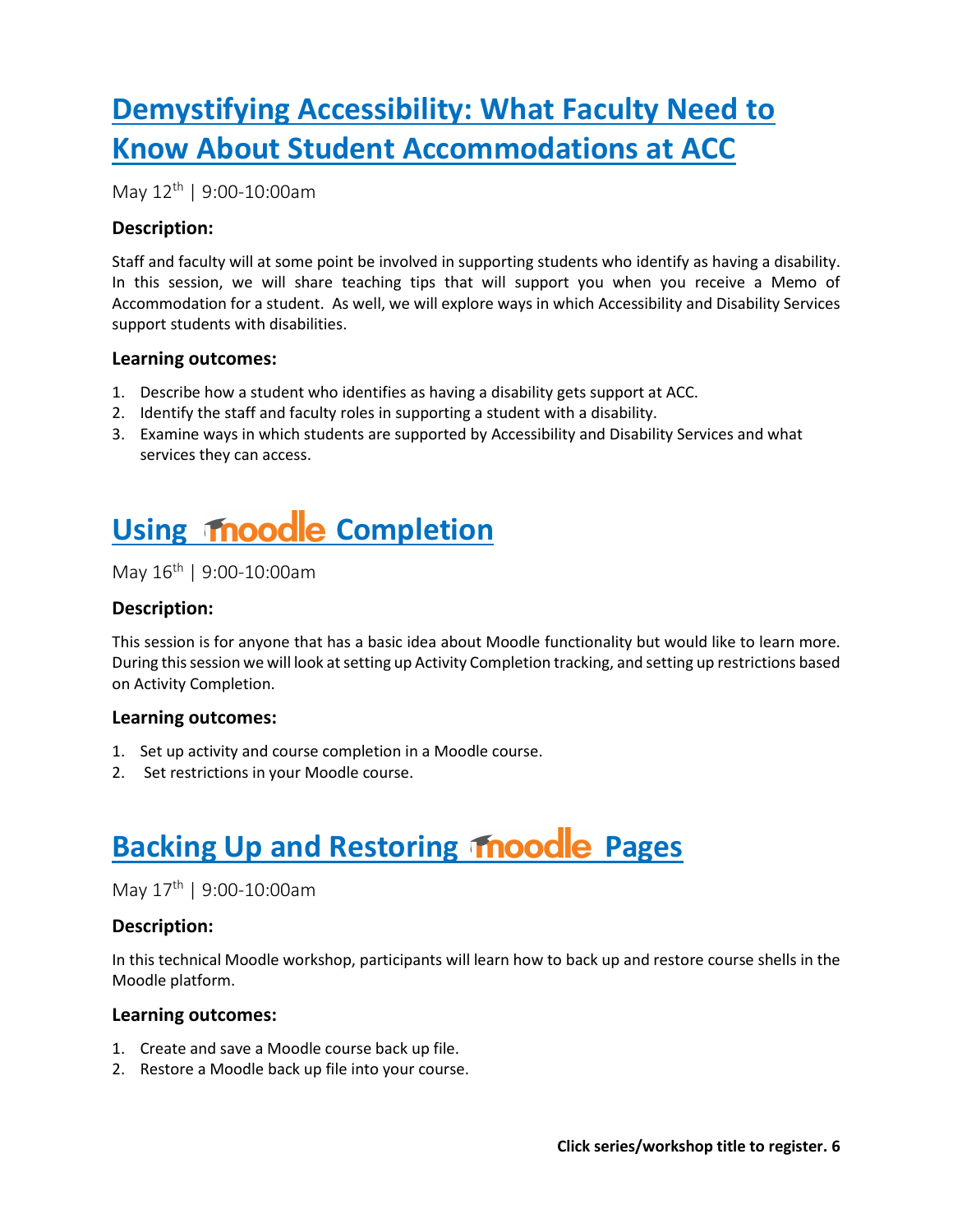### <span id="page-7-0"></span>**Creating Moodle Seed Courses**

May  $18^{th}$  | 9:00-10:00am

#### **Description:**

In this workshop we will introduce seed courses and their importance. We will discuss best practices with respect to seed courses and examine the Moodle seed template.

#### **Learning outcomes:**

- 1. Define 'Seed Course'.
- 2. Describe best practices with respect to the creation of seed courses.
- 3. Discuss the Moodle seed course template.

### **Creating Thoodle Question Banks**

May 19<sup>th</sup> | 9:00-10:00am

#### **Description:**

In this technical Moodle workshop, participants will learn how to input questions into a question bank on Moodle for the use in Moodle Quizzes.

#### **Learning outcomes:**

- 1. Format a multiple-choice test bank using AIKEN format.
- 2. Import quiz questions using AIKEN format into the Moodle test bank.
- 3. Add non-multiple-choice questions to Moodle manually.

### <span id="page-7-1"></span>**[Supporting Student Success with Online](https://forms.office.com/r/19b2nhSv7d) [Asynchronous Learning Activities](https://forms.office.com/r/19b2nhSv7d)**

May 24<sup>th</sup> | 9:00-10:00am

#### **Description:**

Asynchronous learning activities require students to take additional responsibility for their learning and manage their time. Join us as we explore tips and tricks to boost student engagement in asynchronous learning activities.

- 1. Define engagement as it pertains to asynchronous learning activities.
- 2. Examine common classroom barriers and difficulties with engagement in asynchronous learning activities.
- 3. Implement strategies for engagement in asynchronous learning activities.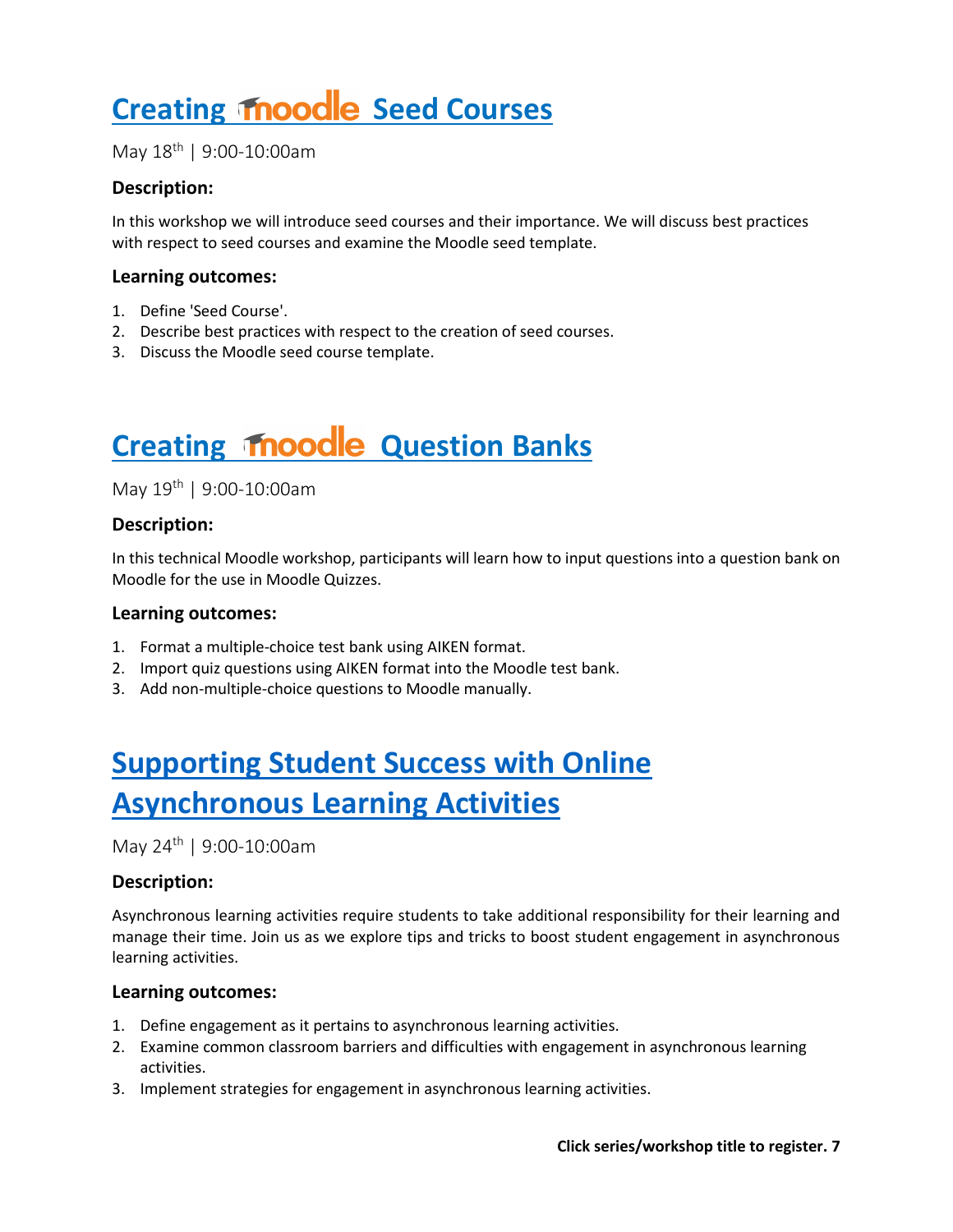### <span id="page-8-0"></span>**[Trauma Informed Practices](https://forms.office.com/r/19b2nhSv7d)**

May 25<sup>th</sup> | 9:00-11:00am

#### **Description:**

This workshop explores trauma informed practices (T.I.P.) in the context of post secondary environments. Working towards a trauma informed learning environment supports students to bolster their academic competence and increase their physical and emotional well-being. Together, we will explore key indicators of T.I.P. as we connect to evidence based, trauma informed teaching practises.

#### **Learning outcomes:**

- 1. Express key indicators of trauma informed practices in the learning environment.
- 2. Connect trauma informed practices with adult learning principles and practices.
- 3. Integrate trauma informed practices as you develop curriculum and lesson plan.

### <span id="page-8-1"></span>**[Anti-Racist Pedagogy Pt 2](https://forms.office.com/r/19b2nhSv7d)**

May 26<sup>th</sup> | 9:00-11:00am

#### **Description:**

This workshop builds on basic anti-racist pedagogy. Our goal is to support instructors to incorporate an anti-racist pedagogy into their personal teaching practices and curriculum development.

#### **Learning outcomes:**

- 1. Access initial strategies for engaging in anti-racist pedagogical practices.
- 2. Identify key themes and patterns from a student -centered perspective.
- 3. Develop sources for further reflection, research, and self-education.

### <span id="page-8-2"></span>**[Supporting Student Self-Efficacy](https://forms.office.com/r/19b2nhSv7d)**

June 6th | 9:00-10:00am

#### **Description:**

Student self-efficacy can improve student motivation and learning. This workshop will define student selfefficacy and outline practices that classroom instructors can do to enhance student self-efficacy.

- 1. Define self-efficacy.
- 2. Describe why self-efficacy is important for students.
- 3. List strategies that can be used to support student self-efficacy in the classroom.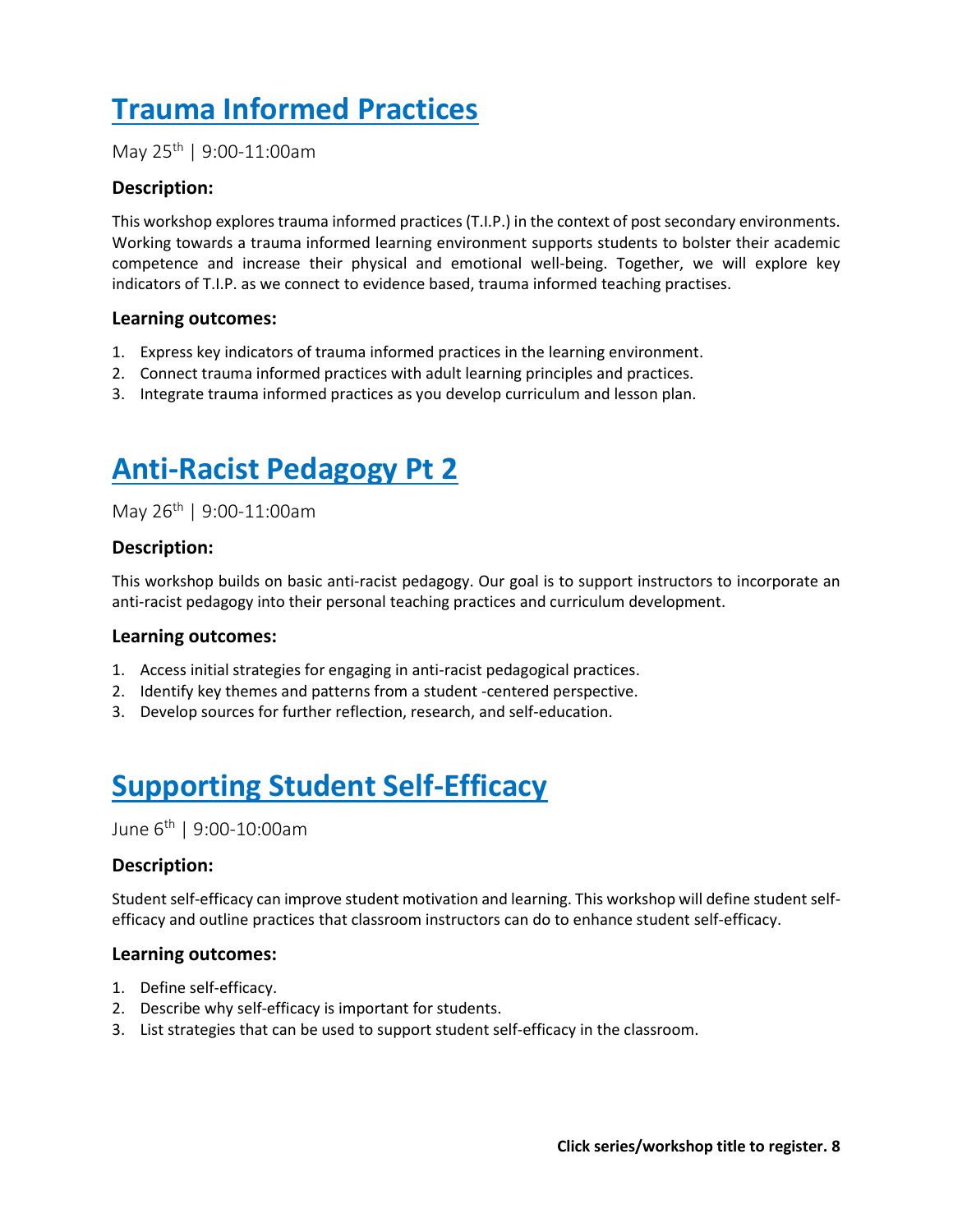### <span id="page-9-0"></span>**[Using Blocks in](https://forms.office.com/r/19b2nhSv7d) moodle**

June 6th | 1:00-2:00pm

#### **Description:**

A Moodle block contains a feature that loads on the right-hand or left-hand side of a course's home page. There are several types of Moodle blocks including Calendar, Quick Mail, and Accessibility as well as many others. In this workshop you will learn what blocks are, blocks that are available at ACC, how to add them to your course, and how a few Moodle Blocks work.

#### **Learning outcomes:**

- 1. Describe Moodle Block functionality.
- 2. Explore the Moodle Blocks on the Assiniboine system.
- 3. Add a Moodle Block to a course.

### <span id="page-9-1"></span>**[Strategies for Fostering Student Resilience and](https://forms.office.com/r/19b2nhSv7d)  [Wellbeing in Challenging Times](https://forms.office.com/r/19b2nhSv7d)**

June 7th | 9:00-10:00am

#### **Description:**

The pandemic has impacted many aspects of the college experience and students are finding success difficult to achieve. In this session, we will share teaching strategies and learning activities you can use to support your students to build resilience, while positively and effectively coping with stress.

- 1. Describe resilience how coping skills and resilience-building practices in the classroom can help students succeed in a post-secondary environment.
- 2. Discuss the connection between resilience and racism.
- 3. Describe the benefits of a growth mindset and positive, effective coping strategies to learning.
- 4. Examine ways students can identify obstacles, set goals and create a plan of action to feel selfempowered and supported to take on challenges.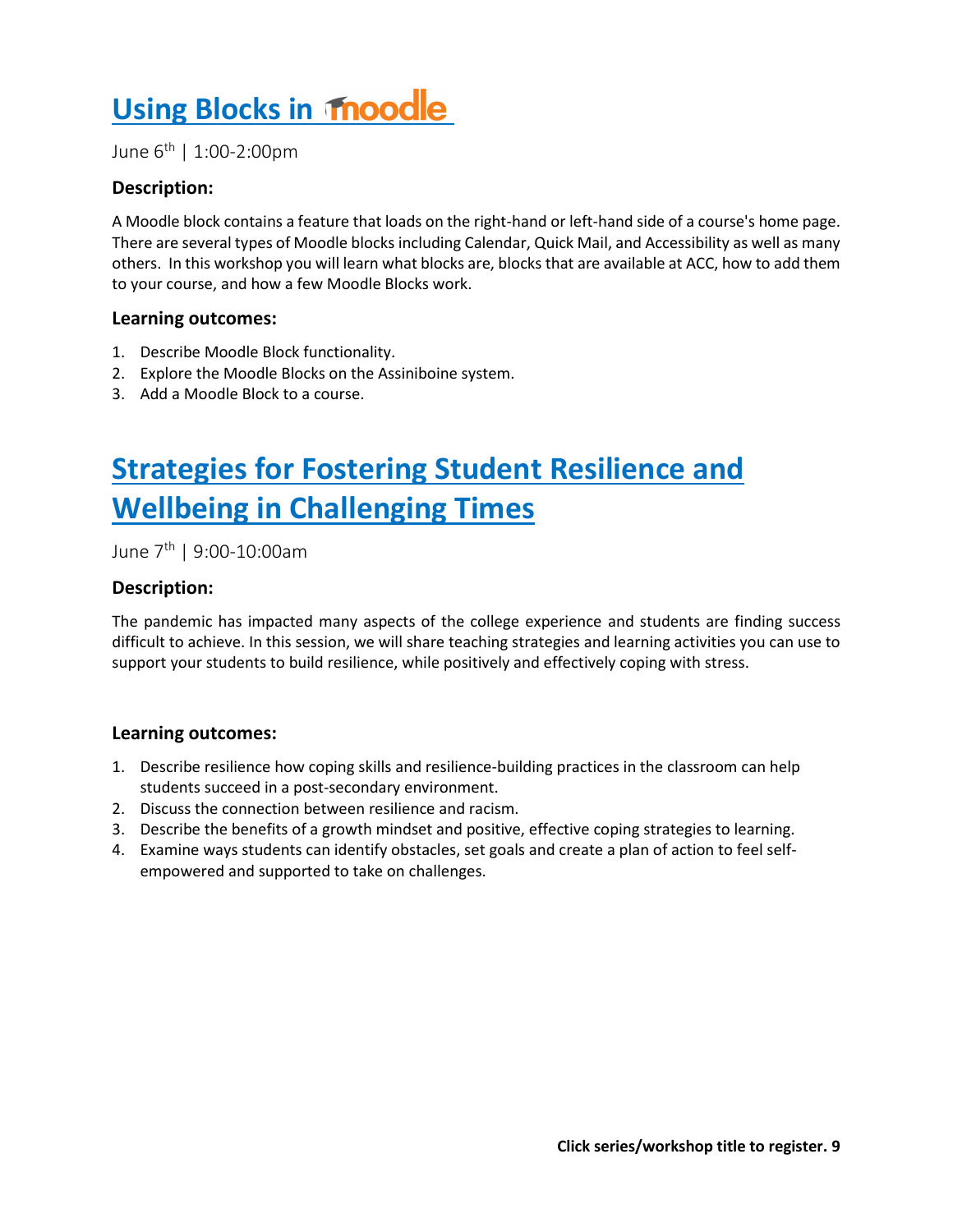### <span id="page-10-0"></span>**Setting Up Moodle Gradebook**

June 7th | 1:00-2:00pm

#### **Description:**

This workshop will prepare you to set up a Gradebook in Moodle. Using Moodle Gradebook gives students real-time information about their grades and is included in the Moodle Minimum Presence Standards 2021-2022. This workshop will help you to understand how Gradebook works and available options.

#### **Learning outcomes:**

- 1. Outline how Moodle Gradebook works.
- 2. Describe the set-up of a Moodle Gradebook.
- 3. Determine which settings in Moodle meet your course needs.
- 4. Create a Gradebook for a Moodle course page that you facilitate.

### <span id="page-10-1"></span>**Setting Up Groups in a moodle Course Page**

#### June 8th | 1:00-2:00pm

#### **Description:**

In this session, participants will be introduced to the Group function in Moodle. Participants will see how to create Groups, use Groups and how Groups can be used within a Moodle course.

#### **Learning outcomes:**

- 1. Describe what Groups can be used for in Moodle.
- 2. Create Groups and/or Groupings in Moodle.
- 3. Use Groups to configure activities in Moodle.

### <span id="page-10-2"></span>**[Creating Quizzes in](https://forms.office.com/r/19b2nhSv7d) <b>Moodle** (Question Bank)

June 9th | 1:00-2:00pm

#### **Description:**

In this session, participants will learn about the different settings in the Quiz Activity in order to choose the settings for their intended purpose while supporting student learning.

- 1. Describe the settings in the Quiz Activity.
- 2. Set up quizzes for different purposes.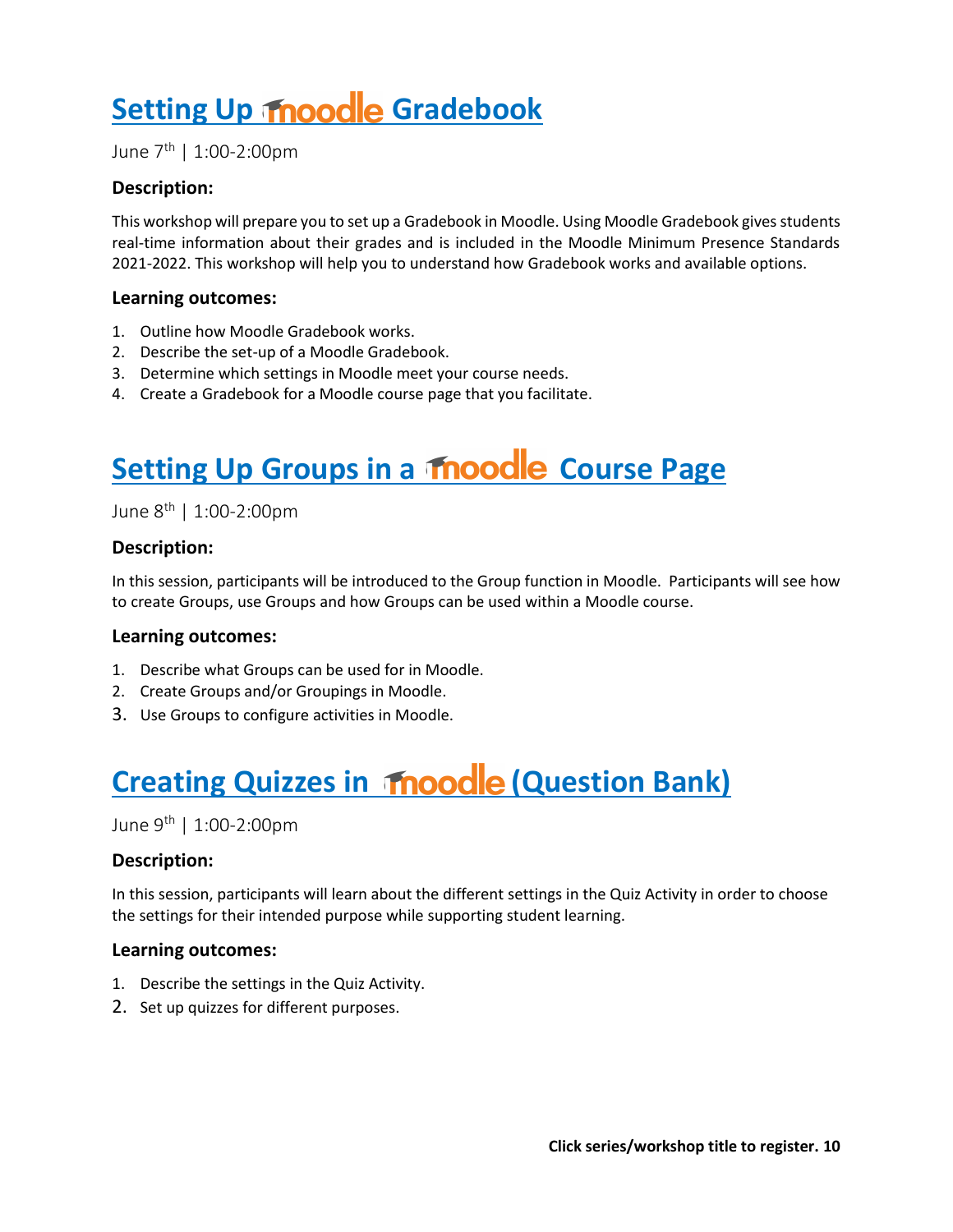### <span id="page-11-0"></span>**[Building Shame Resilient Classrooms](https://forms.office.com/r/19b2nhSv7d)**

June 14th | 9:00-11:00am

#### **Description:**

The literature on shame and shame resilience is found in many different areas of study. Recently education has begun to look at shame as a barrier to learning. What can we do to create safer spaces for our students and start to build shame resilient classrooms?

We have created The Shame Resilience Rubric, developed with 5 pillars: Connection, Feedback, Design, Developing Empathy, and Psychological Safety. Each pillar in the rubric provides evidence-based instructional strategies. These strategies support a learning environment that protects against the negative influences of shame responses in the classroom.

Instructors can use the rubric as a tool to identify shame resilient strategies and reflect on their current teaching practices.

#### **Learning outcomes:**

- 1. Recognize the five pillars of shame resilience in the classroom.
- 2. Discuss shame resilient teaching strategies.
- 3. Illustrate how you will incorporate one of the pillars in to your teaching practice.

### <span id="page-11-1"></span>**[Providing Feedback for Learning](https://forms.office.com/r/19b2nhSv7d)**

June 15th<sup>th</sup> | 9:00-10:00am

#### **Description:**

Instructor feedback is an important aspect of student growth and learning during their time at college. This workshop will review the importance of quality feedback for student learning as well as strategies that can be implemented to give students quality feedback that encourages growth.

- 1. Describe the importance of quality feedback for student learning.
- 2. Describe strategies for giving student feedback to support growth.
- 3. Give student feedback to support learning.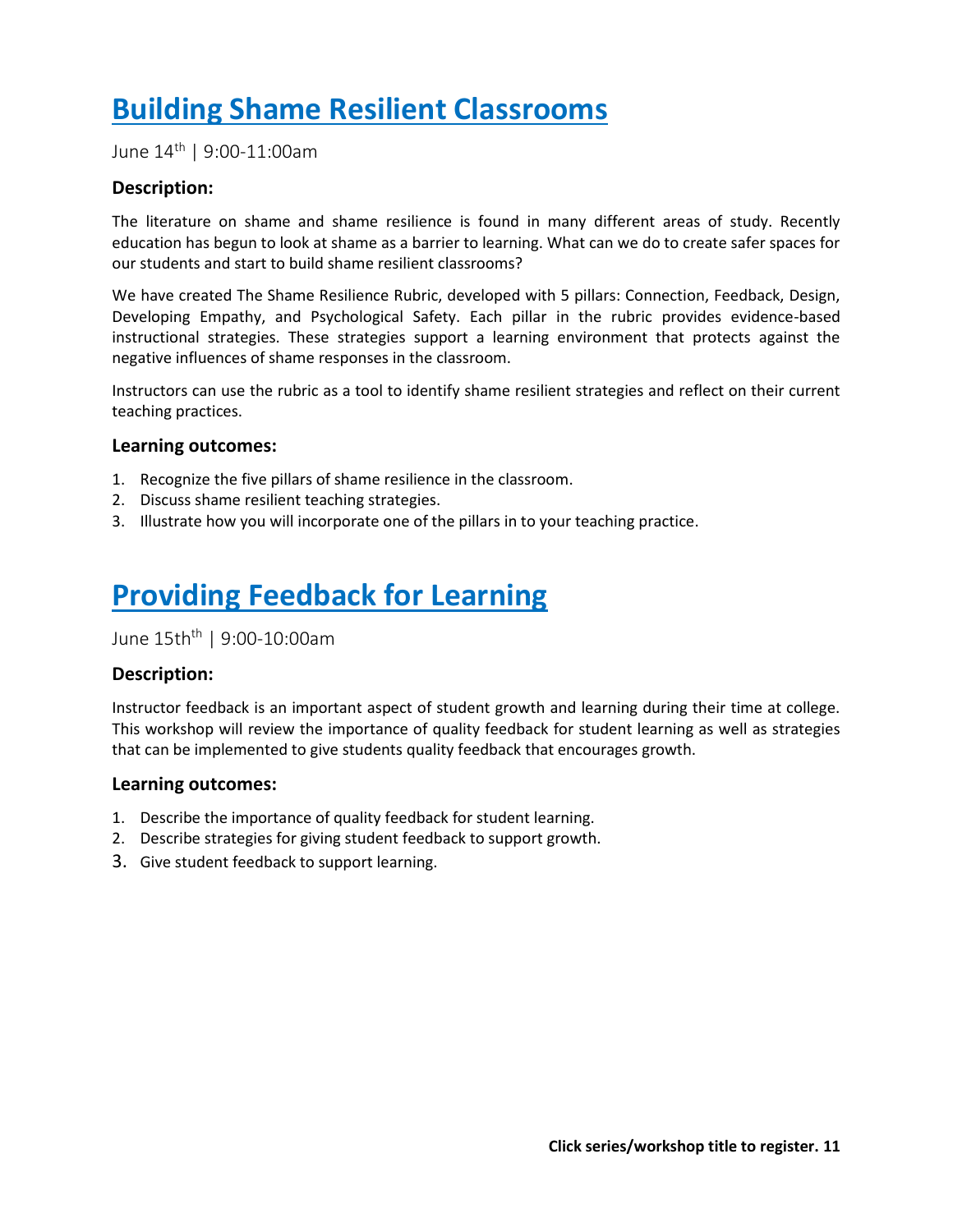### <span id="page-12-0"></span>**[Minimizing Math Anxiety Through Course Design](https://forms.office.com/r/19b2nhSv7d)**

June 16th | 9:00am-10:00am

#### **Description:**

Frustrated with students who avoid math? Have you seen an increase in student anxiety around math? In this workshop, you will learn about math anxiety, including its causes, impacts, and some practical strategies you can use to help math-anxious students succeed.

- 1. Define math anxiety and its impact on student performance.
- 2. Recognize the causes of math anxiety.
- 3. Identify how to incorporate anxiety-reducing strategies in your courses.
- 4. Demonstrate practical strategies for reducing math anxiety in assessments.

| g<br>Send / Receive                                                                  | CLI Offerings Calendar - Calendar - Outlook<br>Tell me what you want to do<br>View<br>Help<br>Folder                                                                                                                                                                        |                           | *In case of changes/cancellations to sessions, we encourage you to add the calendar<br>events to your personal calendar: |
|--------------------------------------------------------------------------------------|-----------------------------------------------------------------------------------------------------------------------------------------------------------------------------------------------------------------------------------------------------------------------------|---------------------------|--------------------------------------------------------------------------------------------------------------------------|
|                                                                                      | ш<br>$\cdots$<br>7 Days<br>Week<br>Go To<br>Arrange<br>Manage Calendar                                                                                                                                                                                                      |                           | Add workshops to your                                                                                                    |
| December 2021<br>SU MO TU WE TH ER SA<br>10 11<br>16 17 18<br>$12$ $13$ $14$<br>15   | $\times$<br>Select Name: Global Address List<br>Search: (@ Name only   C) More columns    Address Book<br><b>THURSDAY</b><br>CU offering<br>Global Address List - wiebs@Assiniboine.n v<br><b>Advanced Find</b><br>27<br>Name<br>Title<br><b>Business Phone</b><br>Location | Tomorrow<br>42° F / 37° F | <b>Outlook calendar</b>                                                                                                  |
| 22 23 24 25<br>19 20 21<br>26 27 28 29 30 31<br>January 2022<br>SU MO TU WE TH FR SA | <b>CUI Offerings Calenda</b><br><b>A&amp; ClientVPNUsers</b><br>MY-ACC<br>2. Cliff Armstrong<br>MILACC.<br>2. Cliff Fast<br>MY-ACC<br>2. Cliff Jones<br>MI-ACC<br>2. Cliff Kolach                                                                                           |                           | 1. Click on Open Calendar                                                                                                |
| 13 14 15<br>20 21 22                                                                 | MY-ACC<br>2. Cliff Lowenberger<br>MY-ACC<br><b>2. Cliff Waldner</b><br>MI-ACC<br><b>R. Cliff C. L.W. Walder</b><br>MY-ACC<br>2. Cliff Cyper Querido<br>MY-ACC<br><b>2. Cliff Darryl Houseman</b><br>MY-ACC<br>2. Cliff L. Waldner                                           |                           | 2. Click From Address Book<br>3. Search CLI Offering Calendar                                                            |
| 23 24 25 26 27 28 29<br>10 31 1 2 3 4 5<br>▲ My Calendars                            | MY-ACC<br>& Cliff Oberio Borres<br>MY-ACC<br>2. Cliff Wayne Schmidtke<br><b>3. Clifford Heinrichs</b><br>MY-ACC<br>CLI Offerings Calendar<br>Calendar                                                                                                                       |                           | 4. Select the calendar event for your session                                                                            |
| Calendar - wiebs@Assinib<br>Calendar - Continuing Stu.                               | Cancel<br>$\alpha$                                                                                                                                                                                                                                                          |                           | 5. Select Copy to My Calendar                                                                                            |